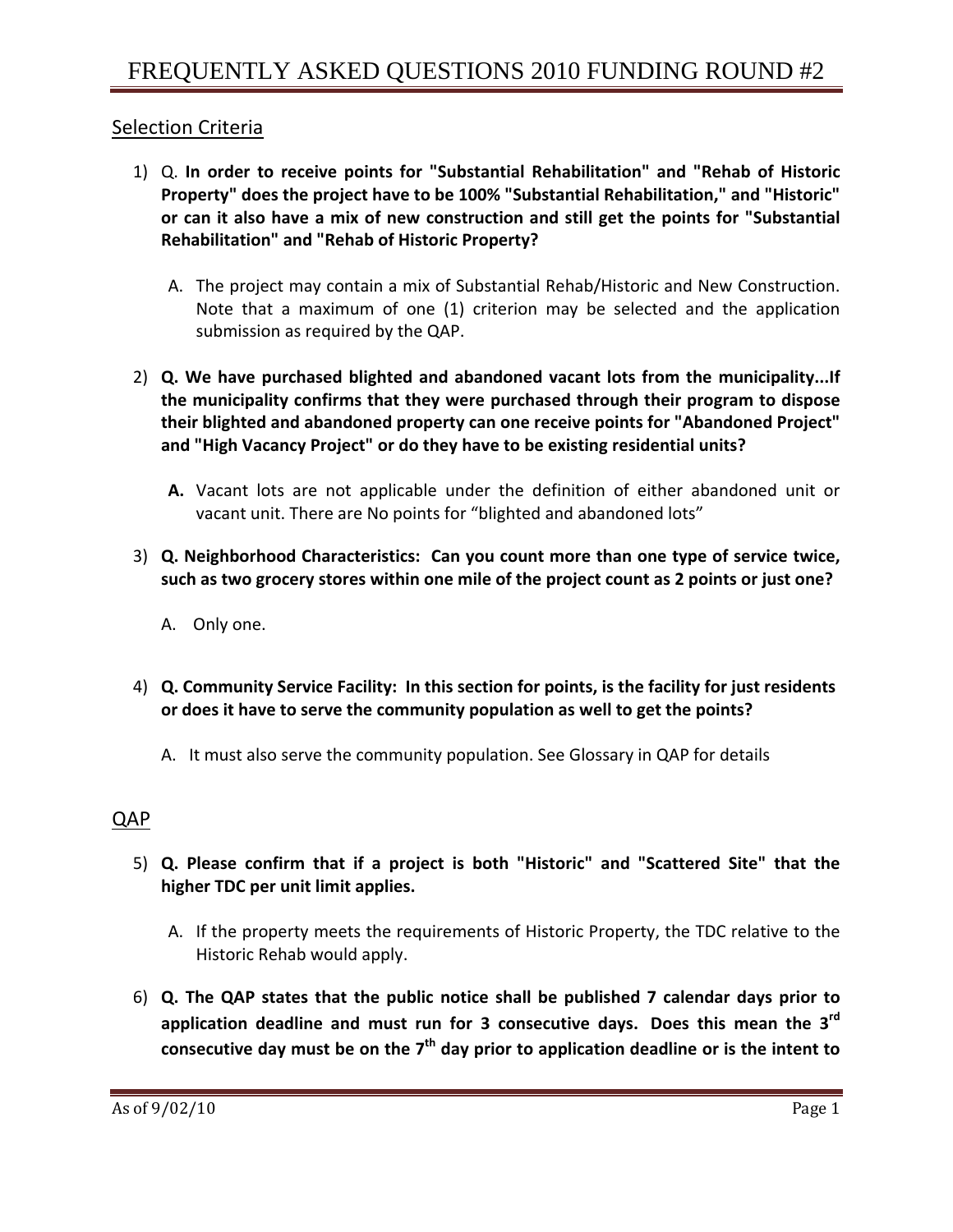### **have the public notice run 3 consecutive days at least 7 days prior to application deadline?**

- A. It is the latter. The notice is to run for 3 consecutive days at least 7 days prior to the application deadline and meet all of the requirements as stated in the QAP.
- 7) **Q. Concerning the RD Pool ‐ page 3 of QAP, do I understand that all funds available to this pool are 1602? If so, I would assume that we must apply in this pool for credits, with awareness that they would be exchanged with the exception that at least \$10K must be syndicated at \$.65?**
	- A. Yes.
	- B. Your Application must reflect a request for the amount of credits needed. Concurrently, the sources and uses should reflect the credit equivalent of 1602 funds based on .80 cents per credit dollar exchange rate and syndication proceeds from at least \$65,000 from at least \$10,000 of LIHTC to be awarded at not less than .65 per credit dollar.

### Application Submission

- 8) **Q. A Housing Authority is submitting applications on two sites totaling 54 units. Both will be submitted as a Redevelopment project for those points. (Selection criteria I‐C) Both sites are in two different census tracts, but both are in the Lake Charles DDA. Both sites will be developed as single‐family structures, so our project type of construction is new construction‐scattered site. (\$203,000 TDC limit) Each site will have its own community facility. My question is this‐is there any reason we cannot submit as a single application?** 
	- A. While the two parcels **may** be treated as a single scattered site project under both the Code and the 2010 QAP, the only question that arises relates to the "area to be served" and whether the comprehensive market study treat each separate site as within separate market areas. The market study will ultimately determine whether or not the two sites serve the same area.
- 9) **Q. What is needed at Application regarding plans? Is all that is required on a rehab is the Architect Certificate at application?**
	- A. See Section H Project Site Information*.*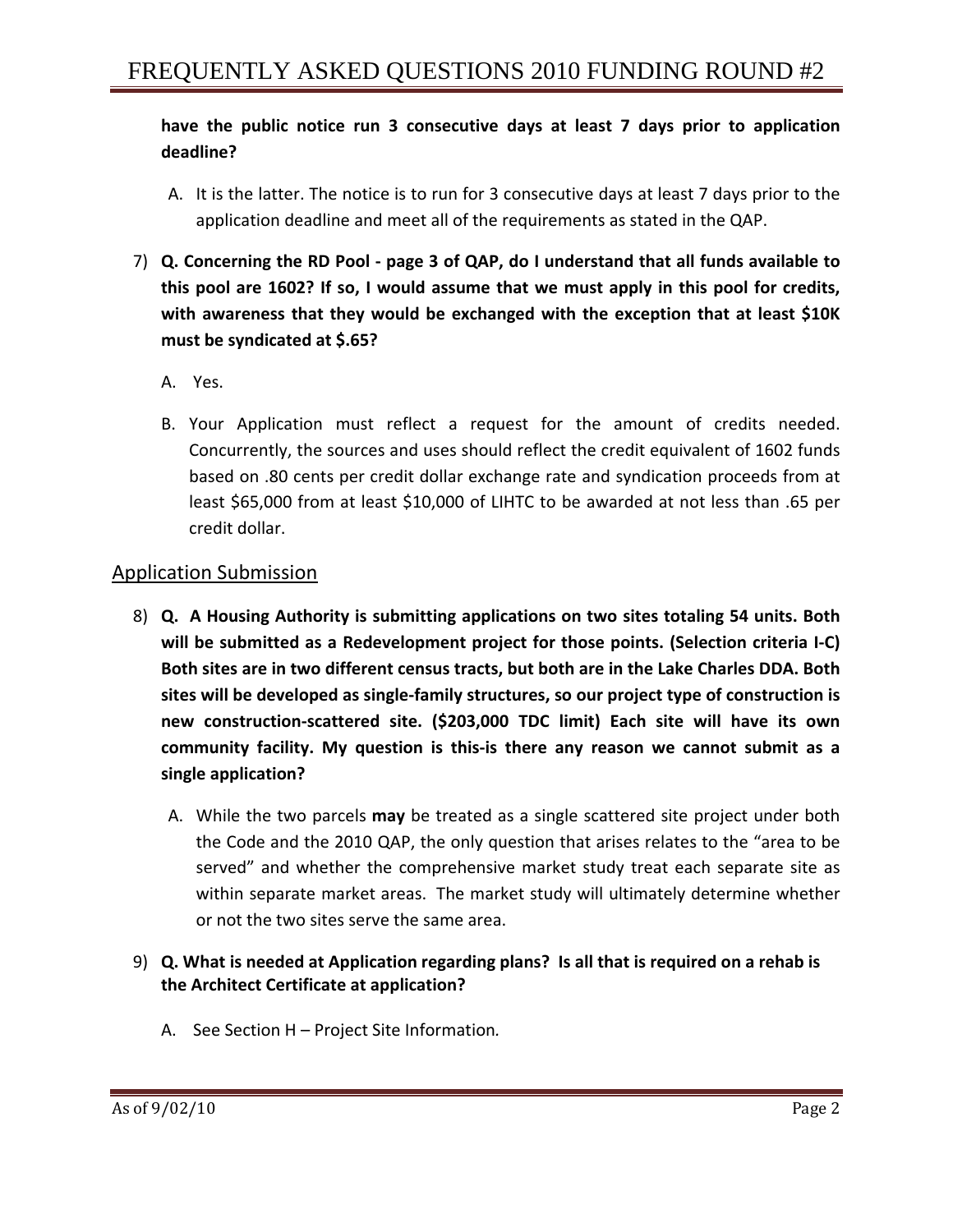- 10) **Q. Is a Phase I needed for the application or with (will) the environmental checklist be the only requirement? Do we have to do a lead based paint and asbestos report if the property was constructed after 1978?** 
	- A. An environmental checklist must be completed with each application. If federal funds are provided as a source of financing (including but not limited to HOME or CDBG dollars), all applicable environmental requirements and Davis Bacon requirements will apply.
- 11) **Q. Do you have to provide Cat 5 internet cable to all bedrooms and living rooms connected to a central point for rehabs? Or will providing internet service to all the rooms thru a phone line ability be sufficient to meet this threshold?**
	- A. See number 6 under *Project Threshold Requirement*.
- 12) **Q. On Page 18 ‐ Construction and Design must meet Exhibit A requirements. Is that** suppose to be Exhibit B as well, if not then what design features do we have to do for a **rehab?**

A. The applicable exhibit is *Exhibit B ‐ Construction and Design Standards*. Application

- 13) **Q. Does our underwriting model need to reflect a syndication rate for all the credits? Will we know a rate for the exchange or will it be the amount needed to fill the gap?**
	- A. Yes, the syndication rate should be .80 cents per credit equivalent for 1602 funds and the pricing rate of not less than \$0.65 per credit dollar of requested credits.

#### 30% Bump Up Request

14) **Q. What was the deadline for applying for the 30% basis boost? Can an applicant still apply?**

A. The deadline was Thursday August  $26<sup>th</sup>$  therefore no further requests will be accepted.

#### Market Study

15) **Q. Market Study: How, since we do not order the study, are we to determine the positive and negative points for neighborhood Characters when we will not see the study until after we have submitted the application?**